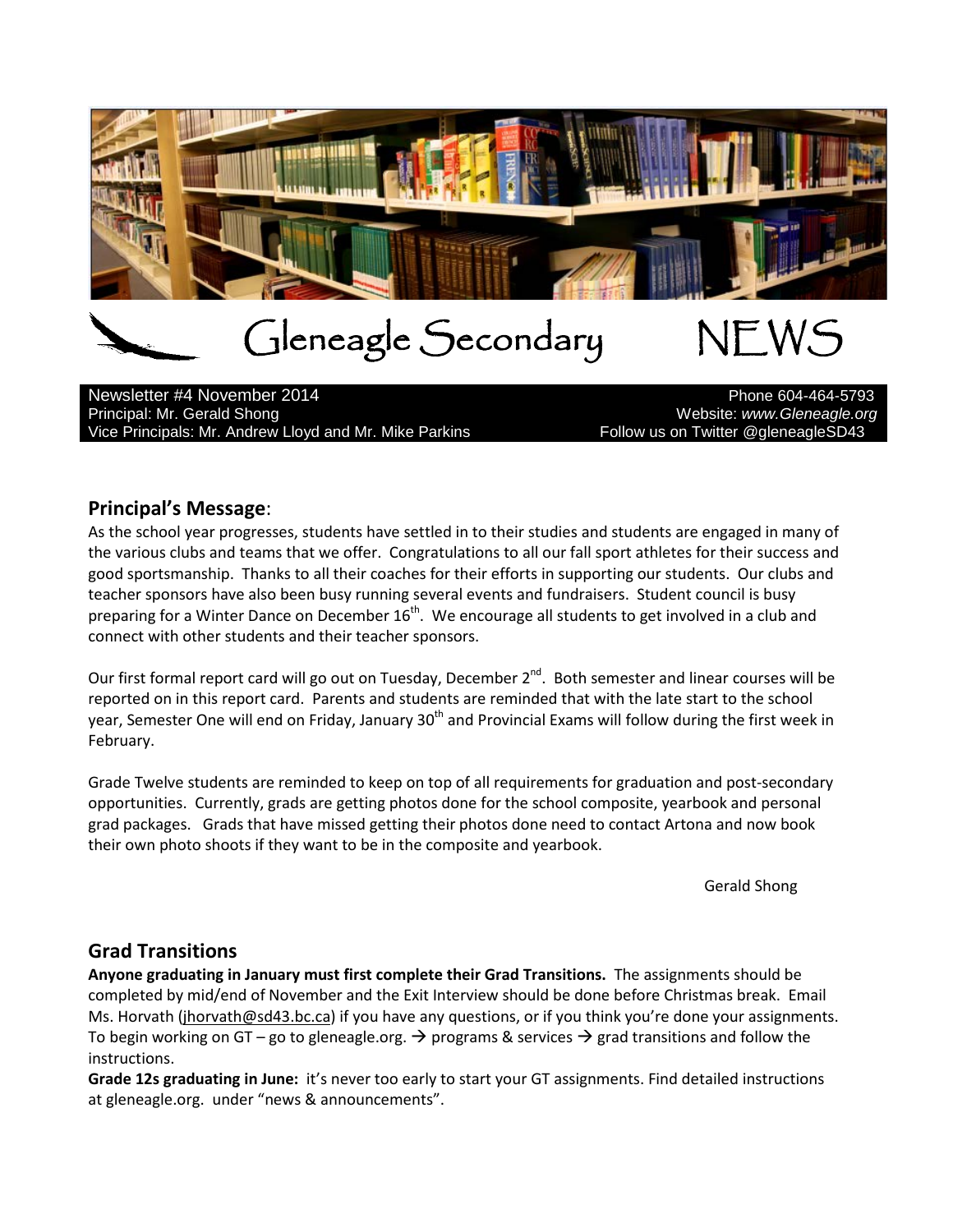# **Health and Career Education**

**On Wednesday, November 5th**, Grade 9's took part in **Take Our Kids to Work Day** as part of a national initiative. Students were given an assignment to complete and to hand to their Block 2 teachers by Friday, November  $14^{th}$ . Information and extra copies of the assignment are available on gleneagle.org under "news & announcements". Email Ms. Horvath (jhorvath@sd43.bc.ca) if you have any questions.

# **Daily Physical Education (DPA)**

**What is DPA?** All students in grade 9-12 are expected to get 150 minutes of physical activity per week. They must report out on their Daily Physical Activity using the school GT site. Find detailed instructions at gleneagle.org. under "news & announcements". Email Ms. Horvath [\(jhorvath@sd43.bc.ca\)](mailto:jhorvath@sd43.bc.ca) if you have any questions.

# **Planning 10**

There was a **MADD presentation for all grade 10's** on Friday, November 14<sup>th</sup> in block 4. The MADD School Assembly Program entitled **Aftermath** ensured that students were made aware of the dangers of impaired driving and it hopefully empowered and motivated them to prevent this violent crime. Please view the trailer for more

information: [http://www.madd.ca/madd2/en/services/youth\\_services\\_school\\_aftermath.html](http://www.madd.ca/madd2/en/services/youth_services_school_aftermath.html)



### **Athletics**

Our Sr. Girls Field Hockey team had a remarkable season this year. They placed  $2^{nd}$  in the Coquitlam District Championships, losing to Charles Best in overtime 1-0,  $4^{th}$  in Fraser Valleys, but only losing to Charles Best again in a shootout,  $6<sup>th</sup>$  place at the 16 team prestigious Bridgman Cup at UVIC, and 5<sup>th</sup> place finish at the 2014 AAA BC Championships, winning in a total of 3 overtime games. Gleneagle was the highest placed team of all of the TriCity teams. With only 2 of our girls graduating this school year, next year looks to be even more promising! Congratulations to the girls on a wonderful year. Thank you to our coaches.

# **Art Department**

#### **Media, Film and Visual Arts Post-Secondary Night**

Once again, Gleneagle will be hosting the District 43 Media, Film and Visual Arts Post-Secondary Night. This year the event will be held on Wednesday, December  $10^{th}$ , starting at 7 pm. This has been a valuable event for students in the past, as representatives from 12 - 15 post-secondary Visual/Digital Art schools will be here to talk about the entrance requirements and program options available.

Institutions will run simultaneous presentations of about 30 minutes in length. There would then be a 10 minute question period and time to move to another session. Each presenter will present twice. The final 40 minutes of the night will allow for an open question and answer format for participants to drop in and speak to various program advisors.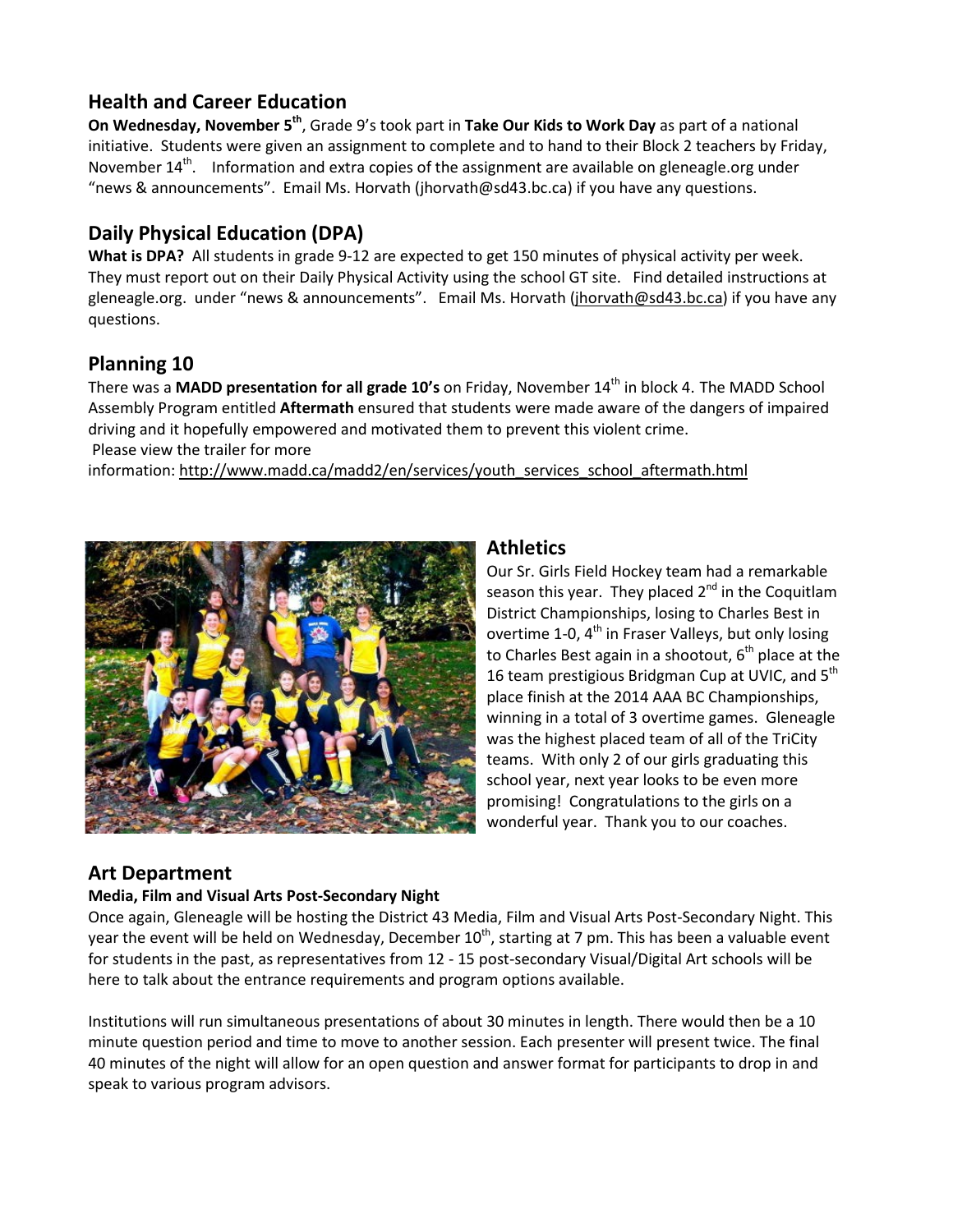The evening will be promoted to grade 11 and 12 students and their parents at all seven of the secondary schools in District #43 through art and media teachers as well as through each school's Career Facilitator and counsellors. Students and teachers would be provided a list of participating institutions and programs as well as the schedule and room numbers prior to the event to allow them to plan their attendance for the evening to take in the most personally relevant presentations.



#### **Drawing & Painting 12**

This month the class project challenged students to imagine an animal face wrapped so that the contours are evident, even though parts of the face are obscured. The wrappings are done with pencil and show strong contrast to suggest the effect of light and shadow. The eyes and mouth are coloured with pencil crayon and the rest is black marker.

Drawing done by Makenna Mills.

#### **Art 11/12**

This month, a representative from Emily Carr University of Art & Design, Catherine Medeiros, visited Ms. Stokes' Art 11/12 class and gave a presentation about the post-secondary 'Art Foundation' program. She included important information about the application process, the wide variety of art-related jobs available to students after they graduate, and how creativity and problem-solving are skills that are highly sought after in the job market.

Ms. Medeiros also spent a considerable amount of time at the end of the day looking at the 'Art Careers 12' student portfolios and giving specific advice on their art work. These students will be attending the Portfolio Day at Emily Carr University on December  $6<sup>th</sup>$ , where a number of representatives from art schools and institutions from all over North America will be there to offer information about their programs and give portfolio reviews. The Art Careers 12 students will be applying to post-secondary art programs starting February 2015.



#### **Multicultural Club**

Did you know that Gleneagle has a Multicultural Club? Already in our second year, we've offered a host of activities. Students have enjoyed making dumplings for Chinese New Year's and carving pumpkins for Halloween. Hopefully, our week-long cultural festival of dance, food and art will become an annual tradition. Field trips have included bowling, Fly Over Canada and next week, 80 students will lace up and skate at the Poirier Rec Center.

Visit the club on Facebook (Gleneagle Multicultural Club 2014/15) and become a member. We are already 78 strong. Sponsor teachers: Lori Gregory and Jo-Anne Leblond